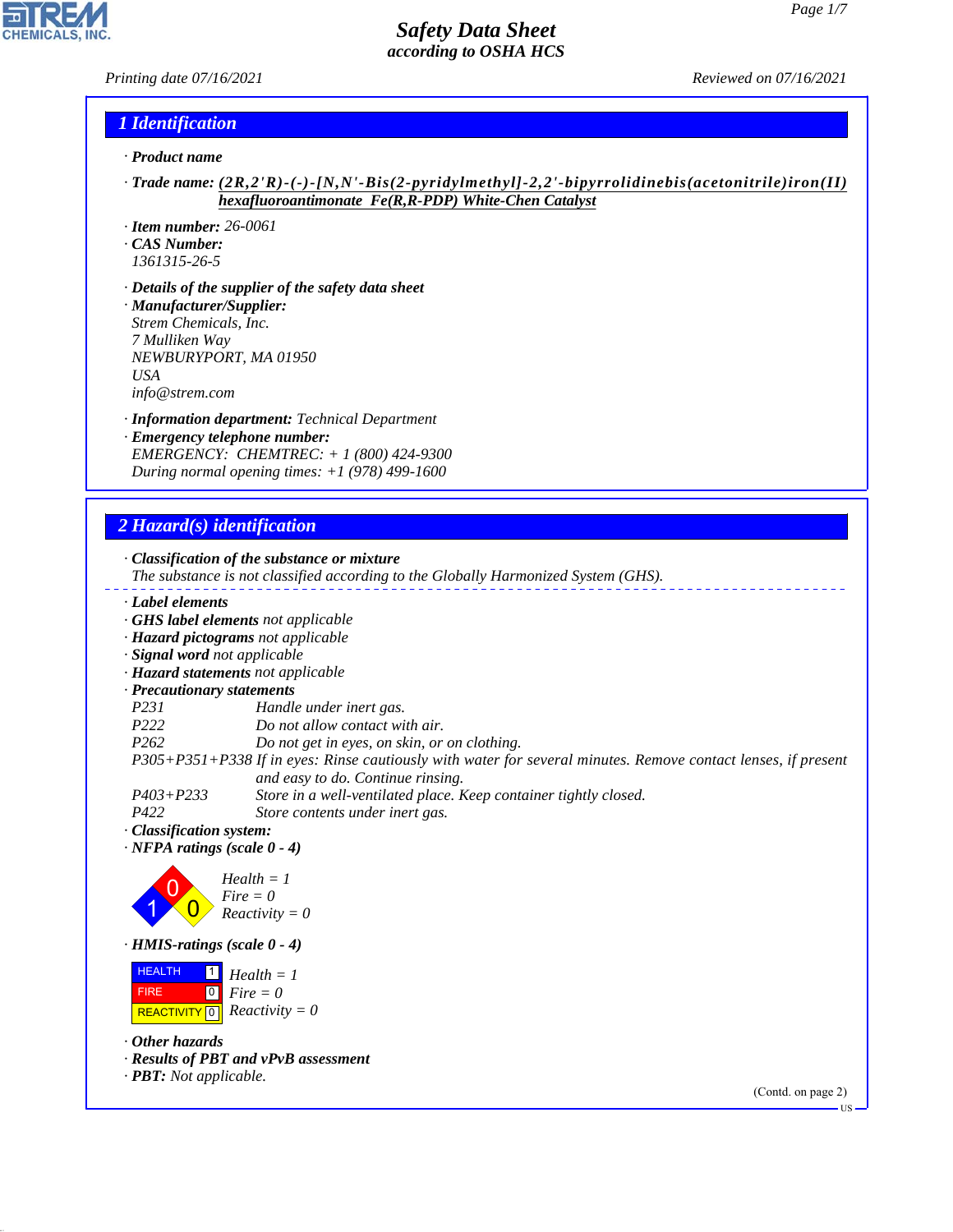*Printing date 07/16/2021 Reviewed on 07/16/2021*

*Trade name: (2R,2'R)-(-)-[N,N'-Bis(2-pyridylmethyl]-2,2'-bipyrrolidinebis(acetonitrile)iron(II) hexafluoroantimonate Fe(R,R-PDP) White-Chen Catalyst*

(Contd. of page 1)

*· vPvB: Not applicable.*

### *3 Composition/information on ingredients*

*· Chemical characterization: Substances*

*· CAS No. Description*

*1361315-26-5 (2R,2'R)-(-)-[N,N'-Bis(2-pyridylmethyl]-2,2' bipyrrolidinebis(acetonitrile)iron(II) hexafluoroantimonate*

## *4 First-aid measures*

- *· Description of first aid measures*
- *· General information: No special measures required.*
- *· After inhalation: Supply fresh air; consult doctor in case of complaints.*
- *· After skin contact: Immediately rinse with water.*
- *· After eye contact: Rinse opened eye for several minutes under running water. Then consult a doctor.*
- *· After swallowing: If symptoms persist consult doctor.*
- *· Information for doctor:*
- *· Most important symptoms and effects, both acute and delayed No further relevant information available.*
- *· Indication of any immediate medical attention and special treatment needed*
- *No further relevant information available.*

#### *5 Fire-fighting measures*

- *· Extinguishing media*
- *· Suitable extinguishing agents: Use fire fighting measures that suit the environment.*
- *· Special hazards arising from the substance or mixture No further relevant information available.*
- *· Advice for firefighters*
- *· Protective equipment: No special measures required.*

## *6 Accidental release measures*

- *· Personal precautions, protective equipment and emergency procedures Not required.*
- *· Environmental precautions: No special measures required.*
- *· Methods and material for containment and cleaning up: Pick up mechanically.*
- *· Reference to other sections*
- *See Section 7 for information on safe handling.*
- *See Section 8 for information on personal protection equipment.*
- *See Section 13 for disposal information.*
- *· Protective Action Criteria for Chemicals*

*· PAC-1:*

*Substance is not listed.*

*· PAC-2:*

44.1.1

*Substance is not listed.*

(Contd. on page 3)

US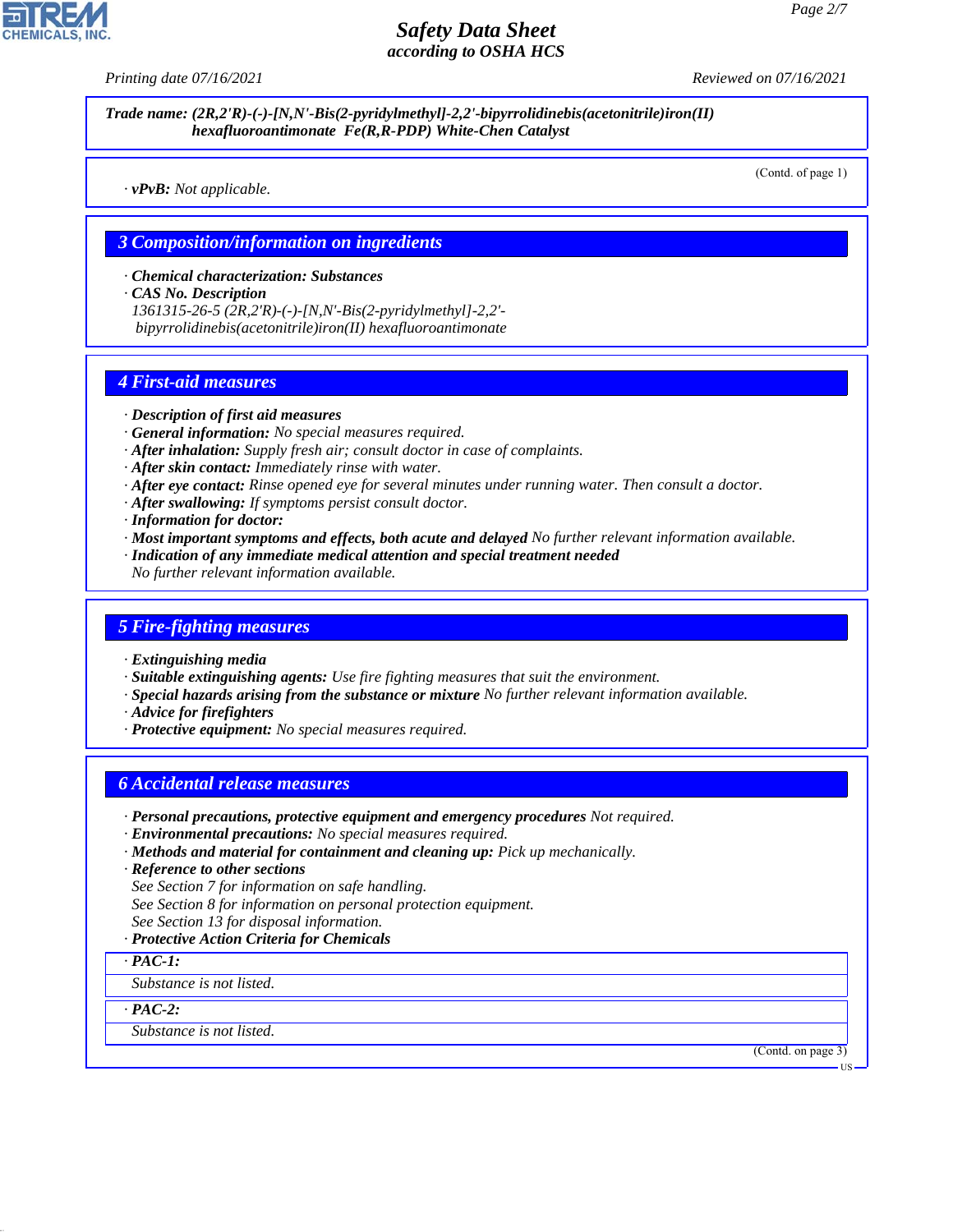*Printing date 07/16/2021 Reviewed on 07/16/2021*

*Trade name: (2R,2'R)-(-)-[N,N'-Bis(2-pyridylmethyl]-2,2'-bipyrrolidinebis(acetonitrile)iron(II) hexafluoroantimonate Fe(R,R-PDP) White-Chen Catalyst*

(Contd. of page 2)

#### *· PAC-3:*

*Substance is not listed.*

# *7 Handling and storage*

*· Handling: Handle under inert gas.*

- *· Precautions for safe handling*
- *No special measures required.*
- *Open and handle receptacle with care.*
- *· Information about protection against explosions and fires: No special measures required.*
- *· Conditions for safe storage, including any incompatibilities*
- *· Storage: Store contents under inert gas.*
- *· Requirements to be met by storerooms and receptacles: No special requirements.*
- *· Information about storage in one common storage facility: Not required.*
- *· Further information about storage conditions: None.*
- *· Specific end use(s) No further relevant information available.*

## *8 Exposure controls/personal protection*

- *· Additional information about design of technical systems: No further data; see item 7.*
- *· Control parameters*
- *· Components with limit values that require monitoring at the workplace: Not required.*
- *· Additional information: The lists that were valid during the creation were used as basis.*
- *· Exposure controls*
- *· Personal protective equipment:*
- *· General protective and hygienic measures:*
- *The usual precautionary measures for handling chemicals should be followed.*
- *· Breathing equipment: Not required.*
- *· Protection of hands:*



44.1.1

\_S*Protective gloves*

*The glove material has to be impermeable and resistant to the product/ the substance/ the preparation. Due to missing tests no recommendation to the glove material can be given for the product/ the preparation/ the chemical mixture.*

*Selection of the glove material on consideration of the penetration times, rates of diffusion and the degradation · Material of gloves*

*The selection of the suitable gloves does not only depend on the material, but also on further marks of quality and varies from manufacturer to manufacturer.*

*· Penetration time of glove material*

*The exact break through time has to be found out by the manufacturer of the protective gloves and has to be observed.*

*· Eye protection: Safety glasses*

(Contd. on page 4)

US

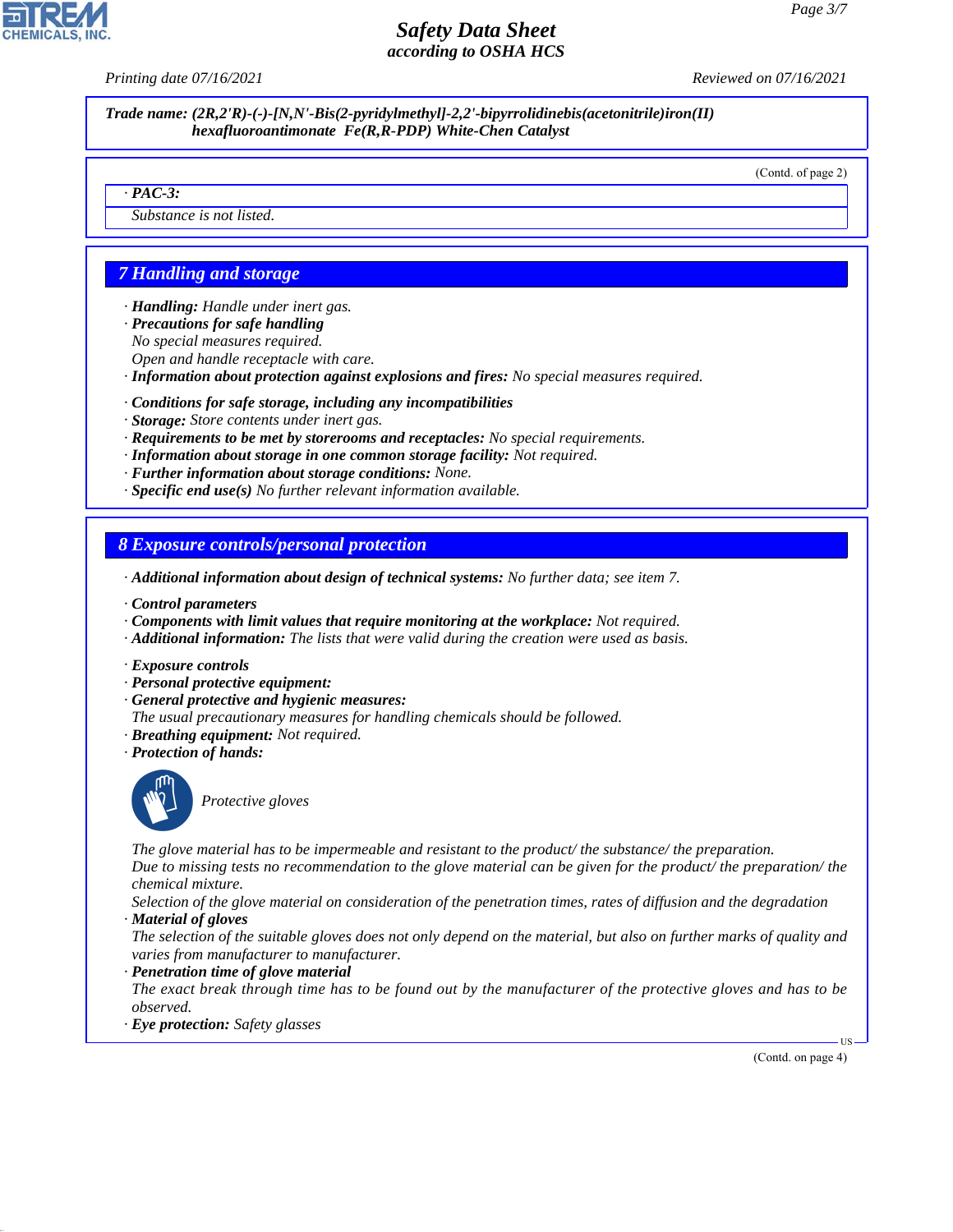$\overline{\mathbf{r}}$ 

**CHEMICALS, INC.** 

*Printing date 07/16/2021 Reviewed on 07/16/2021*

## *Trade name: (2R,2'R)-(-)-[N,N'-Bis(2-pyridylmethyl]-2,2'-bipyrrolidinebis(acetonitrile)iron(II) hexafluoroantimonate Fe(R,R-PDP) White-Chen Catalyst*

(Contd. of page 3)

|                                                            | <b>9 Physical and chemical properties</b>     |  |  |  |  |
|------------------------------------------------------------|-----------------------------------------------|--|--|--|--|
| · Information on basic physical and chemical properties    |                                               |  |  |  |  |
| · General Information                                      |                                               |  |  |  |  |
| $\cdot$ Appearance:                                        |                                               |  |  |  |  |
| Form:                                                      | Powder                                        |  |  |  |  |
| Color:                                                     | Violet                                        |  |  |  |  |
| $\cdot$ Odor:                                              | <b>Odorless</b><br>Not determined.            |  |  |  |  |
| · Odor threshold:                                          |                                               |  |  |  |  |
| $\cdot$ pH-value:                                          | Not applicable.                               |  |  |  |  |
| Change in condition                                        |                                               |  |  |  |  |
| <b>Melting point/Melting range:</b>                        | Undetermined.                                 |  |  |  |  |
| <b>Boiling point/Boiling range:</b>                        | Undetermined.                                 |  |  |  |  |
| · Flash point:                                             | Not applicable.                               |  |  |  |  |
| · Flammability (solid, gaseous):                           | Product is not flammable                      |  |  |  |  |
| · Ignition temperature:                                    |                                               |  |  |  |  |
| <b>Decomposition temperature:</b>                          | Not determined.                               |  |  |  |  |
| $\cdot$ Auto igniting:                                     | Not determined.                               |  |  |  |  |
| · Danger of explosion:                                     | Product does not present an explosion hazard. |  |  |  |  |
| $\cdot$ Explosion limits:                                  |                                               |  |  |  |  |
| Lower:                                                     | Not determined.                               |  |  |  |  |
| <b>Upper:</b>                                              | Not determined.                               |  |  |  |  |
| · Vapor pressure:                                          | Not applicable.                               |  |  |  |  |
| $\cdot$ Density:                                           | Not determined.                               |  |  |  |  |
| · Relative density                                         | Not determined.                               |  |  |  |  |
| · Vapor density                                            | Not applicable.                               |  |  |  |  |
| $\cdot$ Evaporation rate                                   | Not applicable.                               |  |  |  |  |
| · Solubility in / Miscibility with                         |                                               |  |  |  |  |
| Water:                                                     | Insoluble.                                    |  |  |  |  |
| · Partition coefficient (n-octanol/water): Not determined. |                                               |  |  |  |  |
| · Viscosity:                                               |                                               |  |  |  |  |
| Dynamic:                                                   | Not applicable.                               |  |  |  |  |
| Kinematic:                                                 | Not applicable.                               |  |  |  |  |
| · Solvent content:                                         |                                               |  |  |  |  |
| Organic solvents:                                          | $0.0\,\%$                                     |  |  |  |  |
| <b>VOC</b> content:                                        | 0.0 g/l / 0.00 lb/gl                          |  |  |  |  |
| Solids content:                                            | 100.0%                                        |  |  |  |  |
| $\cdot$ Other information                                  | No further relevant information available.    |  |  |  |  |

# *10 Stability and reactivity*

*· Reactivity No further relevant information available.*

*· Chemical stability*

44.1.1

*· Thermal decomposition / conditions to be avoided: No decomposition if used according to specifications.*

(Contd. on page 5)  $-US$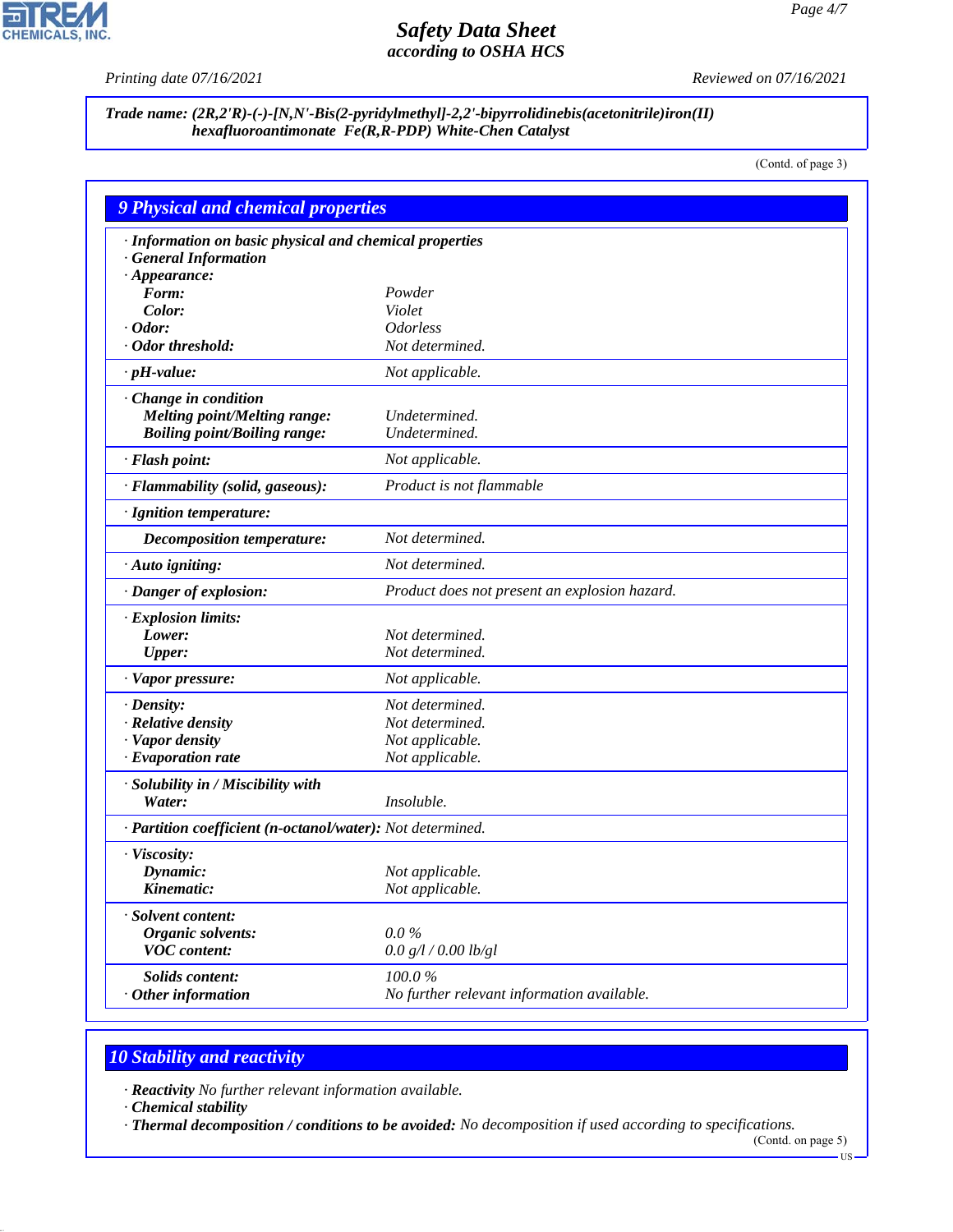*Printing date 07/16/2021 Reviewed on 07/16/2021*

*Trade name: (2R,2'R)-(-)-[N,N'-Bis(2-pyridylmethyl]-2,2'-bipyrrolidinebis(acetonitrile)iron(II) hexafluoroantimonate Fe(R,R-PDP) White-Chen Catalyst*

(Contd. of page 4)

- *· Possibility of hazardous reactions No dangerous reactions known.*
- *· Conditions to avoid No further relevant information available.*
- *· Incompatible materials: No further relevant information available.*
- *· Hazardous decomposition products: No dangerous decomposition products known.*

## *11 Toxicological information*

- *· Information on toxicological effects*
- *· Acute toxicity:*
- *· Primary irritant effect:*
- *· on the skin: No irritant effect.*
- *· on the eye: No irritating effect.*
- *· Sensitization: No sensitizing effects known.*
- *· Additional toxicological information:*

*When used and handled according to specifications, the product does not have any harmful effects according to our experience and the information provided to us. The substance is not subject to classification.*

*· Carcinogenic categories*

*· IARC (International Agency for Research on Cancer)*

*Substance is not listed.*

*· NTP (National Toxicology Program)*

*Substance is not listed.*

*· OSHA-Ca (Occupational Safety & Health Administration)*

*Substance is not listed.*

# *12 Ecological information*

*· Toxicity*

- *· Aquatic toxicity: No further relevant information available.*
- *· Persistence and degradability No further relevant information available.*
- *· Behavior in environmental systems:*
- *· Bioaccumulative potential No further relevant information available.*
- *· Mobility in soil No further relevant information available.*
- *· Additional ecological information:*
- *· General notes: Not known to be hazardous to water.*
- *· Results of PBT and vPvB assessment*
- *· PBT: Not applicable.*
- *· vPvB: Not applicable.*
- *· Other adverse effects No further relevant information available.*

## *13 Disposal considerations*

*· Waste treatment methods*

44.1.1

*· Recommendation: Disposal must be made according to official regulations.*

(Contd. on page 6)

US

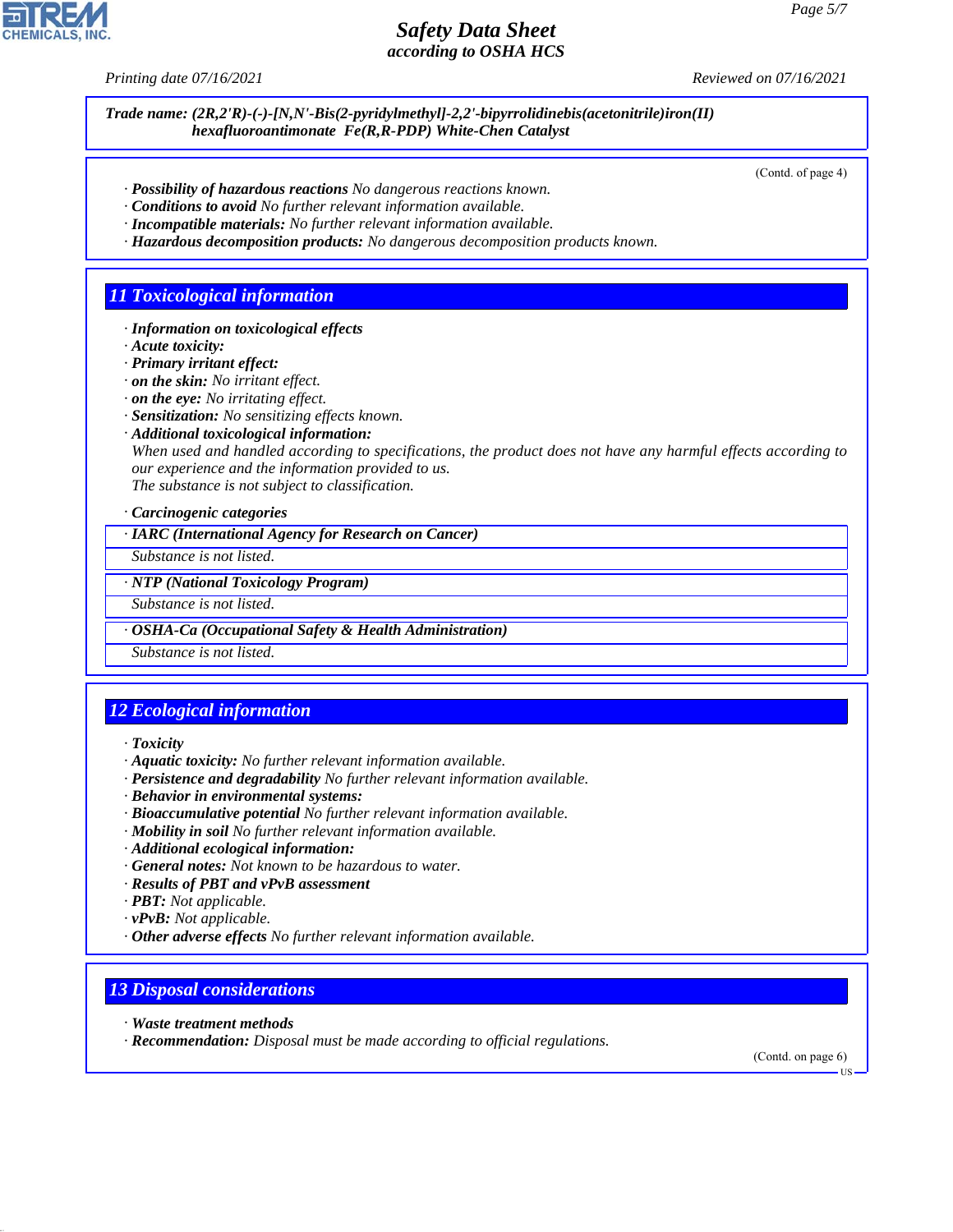

*Printing date 07/16/2021 Reviewed on 07/16/2021*

*Trade name: (2R,2'R)-(-)-[N,N'-Bis(2-pyridylmethyl]-2,2'-bipyrrolidinebis(acetonitrile)iron(II) hexafluoroantimonate Fe(R,R-PDP) White-Chen Catalyst*

(Contd. of page 5)

*· Uncleaned packagings:*

*· Recommendation: Disposal must be made according to official regulations.*

| $\cdot$ UN-Number                                         |                 |  |
|-----------------------------------------------------------|-----------------|--|
| · DOT, ADN, IMDG, IATA                                    | not regulated   |  |
| $\cdot$ UN proper shipping name<br>· DOT, ADN, IMDG, IATA | not regulated   |  |
| $\cdot$ Transport hazard class(es)                        |                 |  |
| · DOT, ADN, IMDG, IATA<br>· Class                         | not regulated   |  |
| · Packing group<br>· DOT, IMDG, IATA                      | not regulated   |  |
| · Environmental hazards:                                  |                 |  |
| · Marine pollutant:                                       | No              |  |
| · Special precautions for user                            | Not applicable. |  |
| · Transport in bulk according to Annex II of              |                 |  |
| <b>MARPOL73/78 and the IBC Code</b>                       | Not applicable. |  |
| · UN "Model Regulation":                                  | not regulated   |  |

# *15 Regulatory information*

*· Safety, health and environmental regulations/legislation specific for the substance or mixture · Sara*

*· Section 355 (extremely hazardous substances):*

*Substance is not listed.*

*· Section 313 (Specific toxic chemical listings):*

*Substance is not listed.*

*· TSCA (Toxic Substances Control Act):*

*Substance is not listed.*

*· Proposition 65*

*· Chemicals known to cause cancer:*

*Substance is not listed.*

*· Chemicals known to cause reproductive toxicity for females:*

*Substance is not listed.*

*· Chemicals known to cause reproductive toxicity for males:*

*Substance is not listed.*

*· Chemicals known to cause developmental toxicity:*

*Substance is not listed.*

44.1.1

(Contd. on page 7)

US